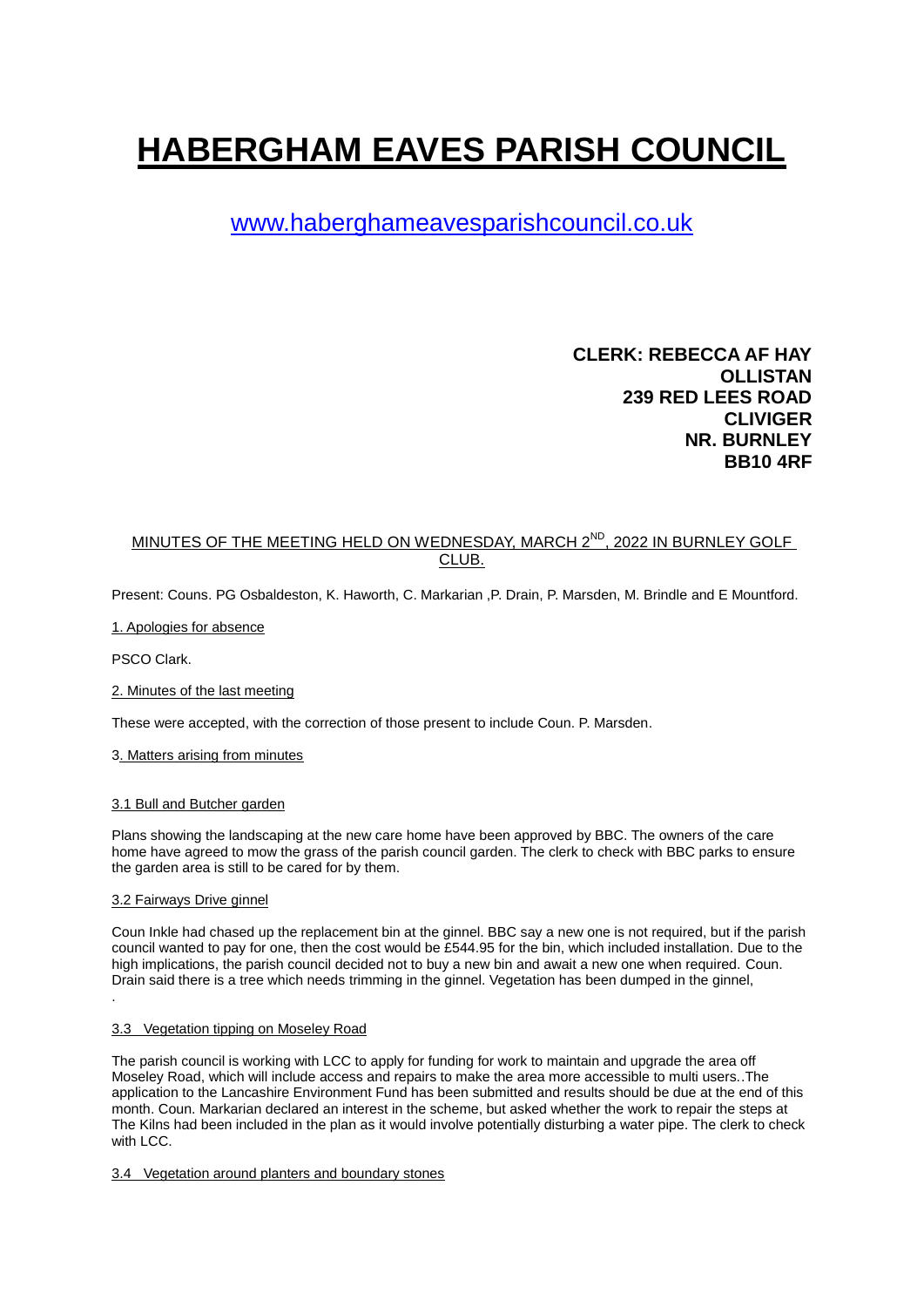The lengthsman has strimmed around and tidied up the area. Following the bad weather, there is to be a check on the plants in the two troughs and at the entrance to The Buttercross. Once decided, Coun. Drain is to keep tidy and re plant seasonal plants if necessary, with the assistance of Coun. Mountford.

#### 3.5 Pot holes in Fairways Drive

LCC has patched these up, but since the bad weather, they are in need of more filling. The clerk to contact LCC. Repair work to pot holes in Eaves Avenue appears to have stood the bad weather.

#### 3.6 Woodplumpton Road dog bin

The request for a bin has been added to the list for the next financial year.

#### 3.7 Community speed/road watch

Couns. PG Osbaldeston and E Mountford had met with Assistant Police Commissioner Andy Pratt and PSCO Sharon Clark to see how the speed monitoring units work. Following this, Coun Drain had joined a virtual meeting to discuss a community watch which is designed to get the community involved inorder to identify the areas where there is a need to try and prevent speeding and bad driving. Coun. Drain had also been approached by residents in Fairways to provide a type of rumble strip. It is hoped this can be discussed under the scheme. Coun Osbaldeston said the police are also cracking down on car meets.

#### 3.8 Re stocking of trees at former escape road site

The clerk to check with BBC re the Forestry Commission order to re stock the trees which were illegally felled.

#### 4. Reports from outside bodies

Police report for January

Glen View Road - Civil dispute, road traffic collision, nuisance.

Buttercross Close - Hoax calls.

Farrington Road – Burglary.

Woodplumpton Road - Injured wildlife, assault.

Billington Road - Burglary, vehicle crime, road traffic collision.

Moseley Road- Criminal damage.

Apex Close - Highway, parking issues.

Farrington Road – Nuisance.

Rossendale Road - Theft, civil dispute.

Crown Point Road - Highway disruption. February

Farrington Road –Burglary.

Nuisance - youths throwing eggs at vehicles.

Farrington Close – Burglary.

Crown Point Road - Highway disruption, issues with cattlegrid. Road related, car driven off road. Suspicious circumstances, car.

Manchester Road -Highway disruption, sheep in road.

Apex Close- Highway disruption, parking issues.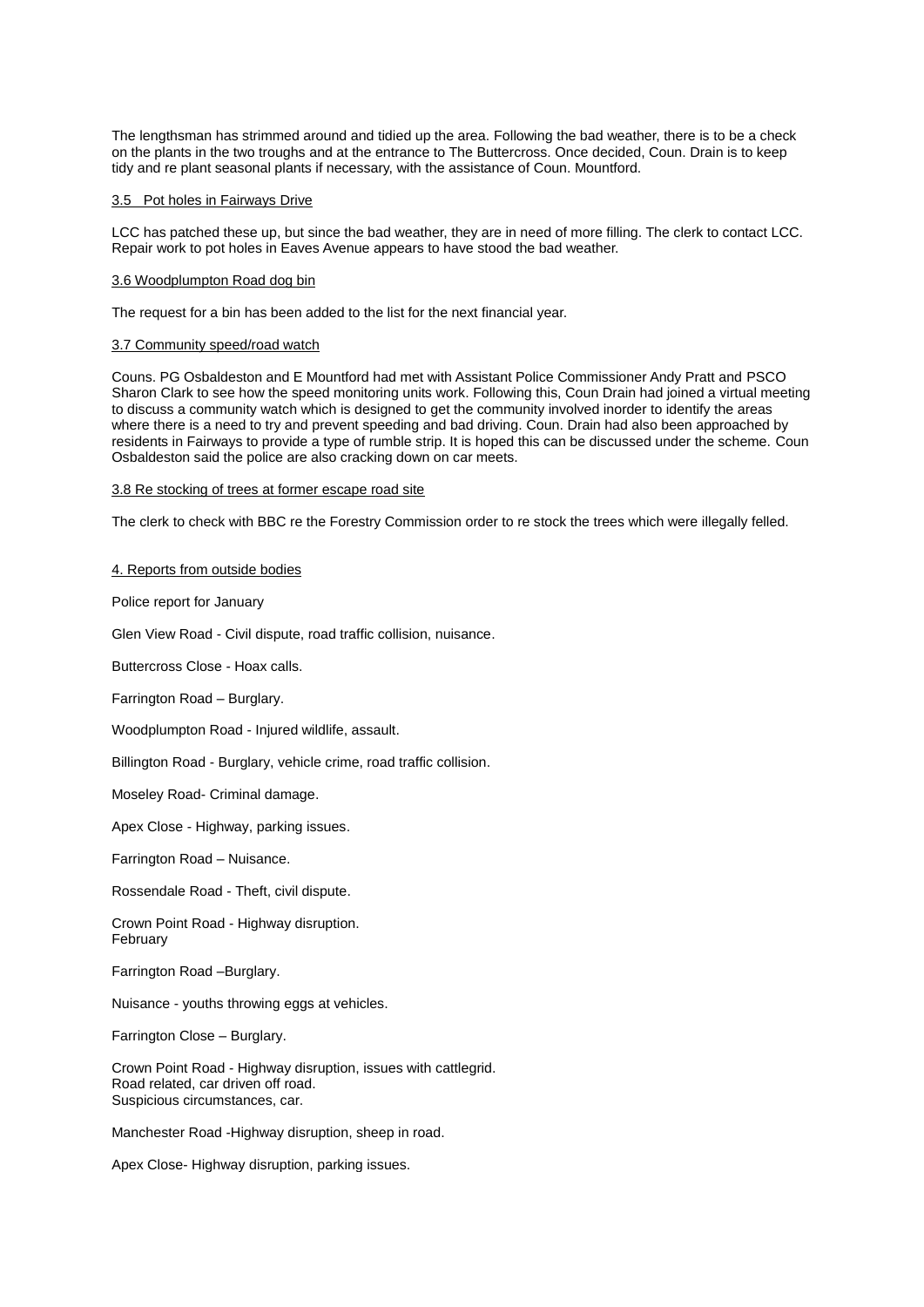Oakeneaves Avenue -Highway disruption, sheep in road.

#### 5. Correspondence

Following a report of overgrown ivy coming at Approach Way, LCC had arranged for it to be cut back.

#### 6. Planning

HOU/2021/0747 PROPOSAL: Ground floor pitched roof rear extension and first floor side extension. AT: 33 Wilkie Avenue Burnley Habergham Eaves - no comments

HOU/2021/0743 PROPOSAL: Proposed demolition of existing garage erection of single storey extension to side and rear and new detached garage. AT: 12 Oakeneaves Avenue Burnley Habergham Eaves - no comments.

FUL/2021/0691 - Erection of 122no. dwellings and associated access, parking & landscaping. | Land south of Rossendale Road - Habergham Eaves Parish Council objected to this site being placed in the Local Plan for the very reasons which are now causing concern in the community. It is important to bear in mind that just because a site is in a Local Plan, planning permission is not inevitable and the concerns and objections of the community which will be affected by the development, should be at the forefront of the developers, planners and councillors' minds.

Having now read the planning statement prepared on behalf of Seddon Homes, it is clear that the developer is linking this application with application FUL/2021/0273 submitted by Barratt Homes and which has yet to be decided . The main links are to the main points of objections, access and number of houses.

Although we realise the council looks at the merits of each plan as it is submitted, Habergham Eaves Parish Council has reflected the links in its objections as below.

#### **Number of houses is in excess of that allocated in the Local Plan**

The Local Plan, page 59 **[Burnley's](https://www.burnley.gov.uk/sites/default/files/Burnley%27s%20Local%20Plan%20Adopted%20Version%20-%20Final.pdf) Local Plan Adopted Version - Final.pdf**, says that for HS1/4 Land at Rossendale Road (housing) the **indicative number of dwellings is 188**

The estate to the north (Application FUL/2021/0273) is for 101 houses, whilst the estate to the south (Application FUL/2021/0691) is for 122 dwellings, giving a total of **223 dwellings, almost 20% more than that allocated.** We would point out that there is no evidence of need for this extra 20%. Burnley has thousands of empty homes which could be renovated and returned to people to live in and there is no justification to infringe any further on green belt land. The council has a policy for protecting the countryside for a reason and should adhere to it.

#### **Traffic will exit through other housing estate to north**

The access suggested by using the road proposed via Application FUL/2021/0273 is of great concern.

The area is already saturated in traffic as vehicles access Rossendale Road from the existing estates and we would ask how a decision can be made on access if it is reliant on the approval of another planning application before it has gone to committee?

We note how all of the traffic from the southern estate will get to Rossendale Road, passing along the straight length of road in the estate to the north, and this will be a busy stretch of road

Suggest that the application for the estate to the north should not be granted without considering this, and the increased loading of traffic entering Rossendale Road from the two estates combined.

Rossendale Road itself is a busy main road with housing on both sides and therefore parking on both sides, leading to poor sight lines, especially coming out of the estates onto it. How is this to be addressed at peak times? Couple this with the increase of traffic which will also flow onto Rossendale Road from the proposed nearby industrial estate, heading for both Manchester and the M65 and the traffic increase will not only lead to congestion, but affect the quality of life for the existing community.

#### **Claim the development will improve biodiversity is contradictory**

The planning statement (paragraph 5.4.20) says '**the proposed development will protect and enhance the natural and built environment in accordance with the requirements of paragraph 8 of the NPPF, including … improving biodiversity**'. This is contradicted by the results of the Assessment of the Biodiversity Net Gain, Table 4.4 of which shows a **32% loss of habitat units**. The suggestion in paragraph 5.3 of the BNG Assessment is that '**the enhancements proposed for biodiversity (i.e. the bat and bird boxes proposed) will mitigate for**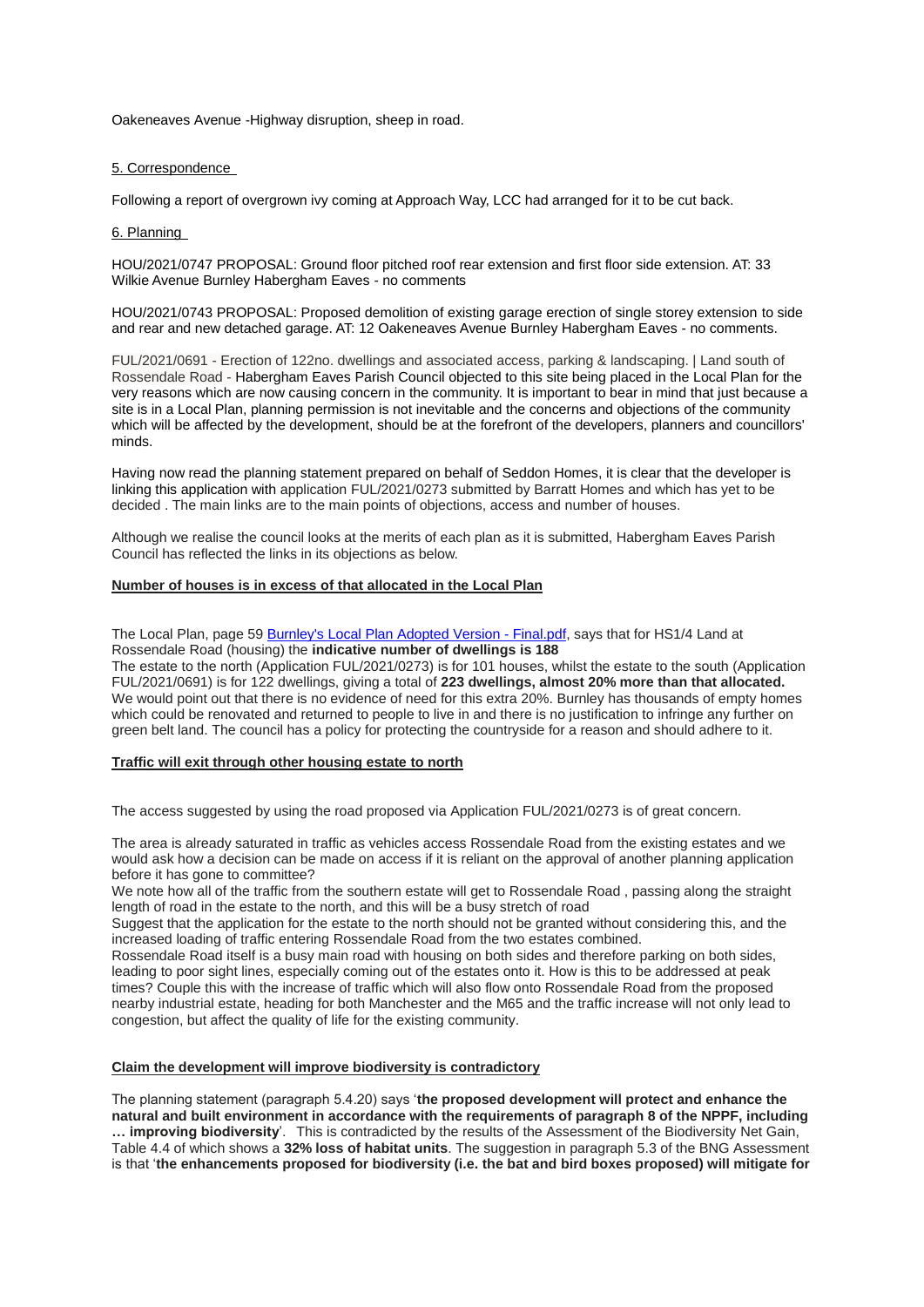**the losses of habitat associated with the BNG Metric'**. This is not justified and the provision of 'some bird and bat boxes' is not a meaningful substitute for the provision of appropriately designed wildlife habitat.

The Planning Statement (paragraphs 8.18-8.1.10) says the developers intention is that the exact type and amount of contributions required for the provision of Biodiversity Net Gain across the site will be discussed with the Council during the application process, and that this intention should be sufficient to positively weigh significantly in favour of the scheme. There is no evidence that Biodiversity Net Gain is achievable and the suggested provision of some bird and boxes demonstrates a lack of commitment to meaningful wildlife habitat creation. **The proposal needs to demonstrate in advance it will (as it claims) improve biodiversity, rather than suggest this can dealt with at a later stage.**

It is apparent that the proposed watercourse will be of limited value. It will (presumably) be culverted underground to the north under the other housing estate and has no direct connection with the either of the attenuation ponds. These ponds will be of limited value for wildlife unless they are securely fenced and designed to support significant areas of marginal vegetation. These are attenuation ponds, included as SuD flood control features to trap flood water. They will periodically dry out during the summer months, making them sub-optimal as wildlife habitat. It is not clear if the attenuation pond will be securely fenced to present disturbance, littering, etc.

#### **Renewables**

It is disappointing that the developer is choosing not to install any renewable energy systems in homes. Although we realise this complies with the council's current building regulations, it goes against the council's climate change emergency policy adopted in 2020 (two years after the Local Plan), where the council pledges to do all it can to protect the environment. To put the onus on the future home owners to install solar roof panels etc is unrealistic. It is noted, Burnley Council negotiated renewables when the Red Lees Road site was developed, so it shows the council feel the need for developers to adopt this good practice.

#### **Recreational areas**

The parish council is disappointed that the developer has not included a stand alone play area and instead is relying on existing play facilitiesand footpaths in the area. When Oakeneaves Avenue was built, a play area was included in the plan, yet in the end extra houses were built on the site. Seddon Homes say they will discuss this facility after a decision has been made, but the parish council would ask why this very important issue, for the well being of the community, is not included in the application.

#### **Developer contributions**

The parish council is disappointed that the loss of green fields is not resulting in a substantial contribution from the developer to compensate for the extra strain on services, especially education, within the existing community.

#### **Buttercross**

We can't see the developer has made any provision for the grade II listed Butter Cross, which is a surprise, as they mention it the Planning Statement – the Archaeological Report says 'This assessment has established that there is a designated heritage asset within the site, the Grade II Listed Base of Former Butter Cross. The asset is at risk of potential direct physical impacts and impacts to its setting. **The cross base is noted in the evidence base prepared for the current Local Plan, which suggests that the site of the cross base should be preserved and protected, or the cross base could, potentially, be moved to a new location'**. Again this needs clearing up before the application is considered as this is of historical importance.

#### 7. Finance

The precept was set at £6,000, which is reduced slightly from last year. This is the second year running the council has dropped the precept to show to recognise the potential financial pressures residents face during these times of uncertain cost of living.

Authorised payments were made to:

January

R. Hay, clerk – £385 – salary and expenses. LCC pension for clerk - £25.55 J. Barritt - £30 for PAYE.